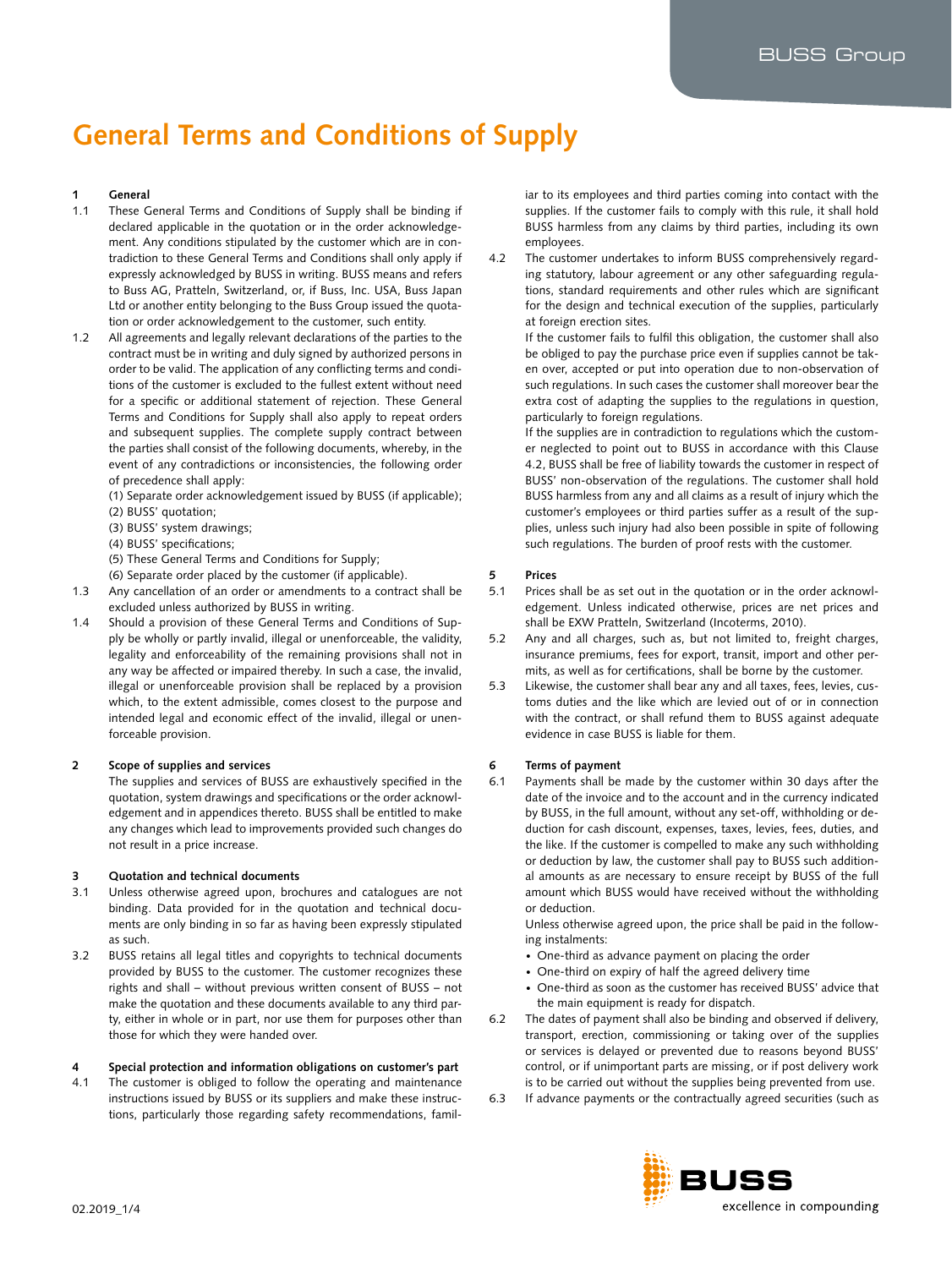letters of credit and the like) are not provided in accordance with the terms of the contract, BUSS shall be entitled to adhere to or to terminate the contract, and shall in both cases be entitled to claim damages.

If the customer, for any reason whatsoever, is in delay with a subsequent instalment, or if BUSS is seriously concerned that it will not receive payments in total or in due time because of circumstances having taken place since entering into the contract, BUSS, without being limited in its rights provided for by law, shall be entitled to refuse the further performance of the contract and to retain supplies that are ready for dispatch until new terms of payment and delivery have been agreed and until BUSS will have received satisfactory securities. If such an agreement cannot be reached within a reasonable time, or in case BUSS does not receive adequate securities, BUSS shall be entitled to terminate the contract and to claim damages.

6.4 In case of delay with payments, the customer shall be liable for late payment interests at a rate of 4% p.a. The right to claim further damages is reserved. BUSS may suspend its performance or withhold further deliveries if payments of the customer are delayed.

#### **7 Transfer and reservation of title**

- 7.1 BUSS shall remain the owner of all supplies until having received the full payments in accordance with the contract.
- 7.2 The customer shall cooperate in any measures necessary for the protection of BUSS' title. In particular upon entering into the contract it authorizes BUSS to enter or notify the reservation of title in the required form in public registers, books or similar records, all in accordance with relevant national laws, and to fulfil all corresponding formalities, at customer's cost.

During the period of the reservation of title, the customer shall, at its own cost, maintain the supplies and insure them for the benefit of BUSS against theft, breakdown, fire, water and other risks. It shall further take all measures to ensure that BUSS' title is in no way prejudiced.

7.3 If reservation of title as set out above cannot be achieved in the country in which the customer is located or in which the supplies are to be brought, but the reservation of other, economically equivalent rights to the supplies or other means of security are allowed, BUSS shall be entitled to such rights and they shall be deemed as agreed.

#### **8 Delivery time**

8.1 Delivery times and dates shall be approximate and shall not be considered to be legally binding, unless the quotation or the order acknowledgement expressly includes and confirms a binding delivery date. The delivery time shall start as soon as the contract is entered into, all payments due with the order have been made, any agreed securities have been given and the main technical points have been settled and all documents to be procured by the customer such as, but not limited to, permits, releases, etc. have been received by BUSS. Partial deliveries shall be permitted.

If the customer is behind schedule with the work the customer has to execute, including but not limited to the timely provision of

- revised or additional requests regarding specifications;
- approval of drawings; or
- other items, documentation, or materials necessary for the completion or delivery of the supplies;

the delivery time is extended by the delay caused by the customer, regardless of whether such delay is within the customer's control or not. Any specific completion date shall be extended at least by the same period of delay.

8.2 The delivery time and delivery dates shall regardless of the applica-

ble delivery terms be deemed to be observed if by that time BUSS has sent a notice to the customer informing that the supplies have left the works or are ready for dispatch.

- 8.3 If hindrances occur which BUSS cannot prevent despite using the required care, the delivery time is reasonably extended. Such hindrances include, but shall not be limited to, labour conflicts, in particular strikes and lockouts, serious breakdown in the works and unexpected hindrances beyond BUSS' control, provided that such hindrances can be proved to have influence on completion or delivery of the supplies. This shall also apply to late or deficient delivery on the part of BUSS' suppliers.
- 8.4 In case delay in delivery is caused by BUSS, claims for damages for non-performance as well as for any losses due to delay are excluded unless the default is due to gross negligence or unlawful intent. A termination or withdrawal from of the contract by the customer due to delay by BUSS is excluded.

# **9 Packing**

Packing shall be charged for separately by BUSS and shall not be returnable. However, if it is declared as BUSS' property, it shall be returned by the customer, carriage paid, to the place of dispatch.

#### **10 Passing of benefit and risk**

- 10.1 The benefit and the risk of the supplies shall pass to the customer in accordance with the applicable delivery terms. If no such terms have been agreed, EXW Pratteln, Switzerland (Incoterms 2010), shall apply.
- 10.2 If dispatch is delayed at the request of the customer or due to reasons beyond BUSS' control, the risk of the supplies shall pass to the customer at the time originally foreseen for their leaving the works. From this moment on, the supplies shall be stored and insured on the account and at the risk of the customer.

# **11 Forwarding, transport and insurance**

11.1 BUSS shall in time be notified of special requirements regarding forwarding, transport and insurance. The transport shall be at the relevant party's expense and risk in accordance with the applicable delivery terms. If no such terms have been agreed, deliveries will be EXW Pratteln, Switzerland (Incoterms 2010). Objections regarding forwarding or transport shall upon receipt of

the supplies or of the shipping documents be immediately submitted by the customer to the last carrier.

11.2 The customer shall be responsible for taking insurance against risks of any kind.

# **12 Erection and commissioning**

- 12.1 The customer shall be responsible for the erection, installation and taking into operation of BUSS' supplies and for (timely) preparing and making ready the required environment (statics, safety, power, cabling and other utilities).
- 12.2 BUSS will provide to the customer assistance for the erection control, installation and taking into operation of its supplies and instruct personnel of the customer in the operation and maintenance of its supplies if so agreed beforehand. The schedule, scope and details of any such assistance will need to be determined and agreed prior to delivery of the supplies.

Any such assistance services of BUSS and related travel are at (additional) charge on a time and materials basis. BUSS renders assistance services in workmanlike manner and with skilled personnel. BUSS does not assume any obligation to achieve particular results or to provide deliverables with its assistance services.

# **13 Acceptance**

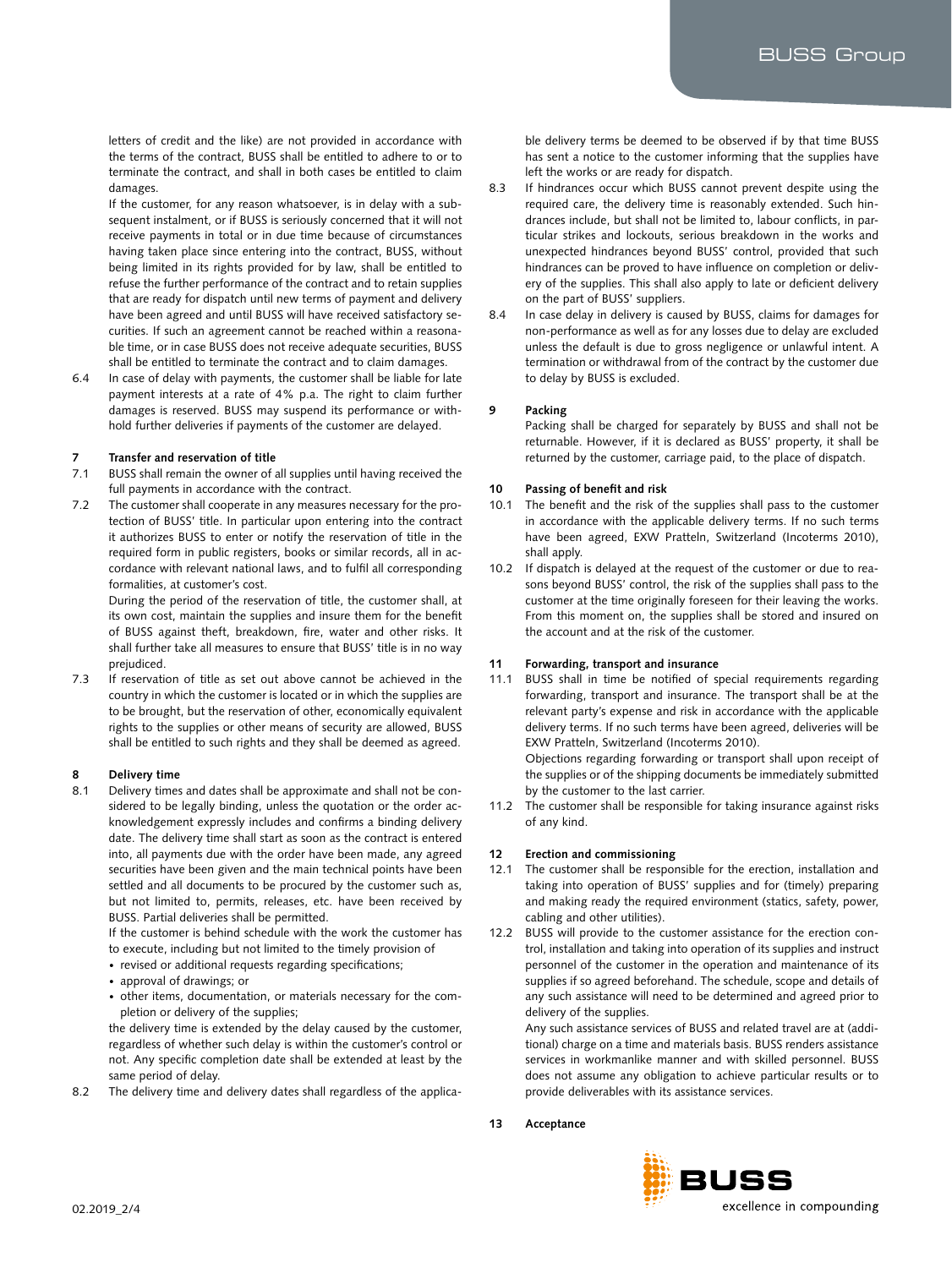- 13.1 The customer shall evaluate and test BUSS' supplies for the purposes of determining whether the supplies conform to their specifications and meet the applicable performance criteria (if any).
- 13.2 Supplies of machines shall be evaluated and tested within a formal acceptance procedure and during a test run (acceptance testing). If the customer fails to give written notice of acceptance or failure of acceptance within (i) forty (40) days following delivery, or (ii) twenty (20) days following completion of installation if BUSS renders assistance services for the erection, installation and taking into operation of the supplies by the customer, the supplies shall be deemed automatically accepted as of the day following the end of such period. The date of the written notice of acceptance, or the date of automatic acceptance, shall be the "acceptance date".

Acceptance testing shall be successful and the supplies shall be accepted by the customer if the acceptance testing does not reveal substantial defects of the supplies. The parties may agree prior to acceptance testing on a defects classification matrix or similar so as to more concretely distinguish substantial from other defects.

The customer is obliged to declare acceptance and to execute an acceptance certificate to the address of BUSS if there are no substantial defects. BUSS will cure and rectify other (i.e. non-substantial) defects of the supplies discovered within the acceptance testing and notified to BUSS, if any, under and in accordance with Clause 14 below.

If the customer demonstrates that acceptance testing has revealed substantial defects of the supplies, acceptance may be refused. BUSS will perform corrective work and cure and rectify such defects and notify the customer as soon as the supplies are ready for a repeat acceptance testing. The customer shall perform the repeat acceptance testing within fifteen (15) days following the notice by BUSS. BUSS and the customer shall bear related costs in accordance with Clause 14.2. BUSS is entitled to cure and rectify twice. In case the second repeat acceptance testing fails and unless the parties agree otherwise, the customer may as the customer's sole and exclusive remedy either continue to request rectification or demand an appropriate reduction of the purchase price. BUSS on its side may reject the customer's request for further rectification if such rectification is economically overly burdensome for BUSS, in which case the customer may only demand an appropriate reduction of the purchase price.

13.3 Other supplies (including without limitation supplies of spare parts) shall be deemed automatically accepted unless the customer gives written notice to the contrary within thirty (30) days following delivery. BUSS will cure and rectify defects of such supplies under and in accordance with Clause 14 below.

# **14 Limited supplies warranty**

- 14.1 BUSS represents and warrants that BUSS' supplies will conform to their specifications set out in the quotation and will be free of material defects in material or workmanship for the shorter period of (i) twelve (12) months from the acceptance date, or (ii) eighteen (18) months from delivery (warranty period). If delivery or taking-over of the supplies is delayed due to reasons attributable to the customer, the warranty period shall end not later than 18 months after BUSS' notification that the supplies are ready for dispatch. BUSS' warranty does in no case (further) extend to supplies meeting performance criteria during the warranty period or to the actual or intended use of its supplies or their suitability for such use.
- 14.2 In the event that BUSS' supplies fail to conform to this limited warranty, BUSS will (as the customer's sole and exclusive remedy) repair, rectify or replace non-conforming parts of its supplies or perform corrective work. BUSS will bear the costs of remedying defective

parts and of warranty services performed in its works. BUSS will also bear travel expenses incurred by it to perform a warranty service onsite or to send its personnel to the customer's facility if the warranty service cannot be carried out in BUSS' works. The customer shall bear (i) related costs to the extent exceeding the customary costs of transport, travelling and living, (ii) the costs of its personnel, of dismantling and reassembling a machine or of parts that were defective, and (iii) the costs of raw materials needed for testing. The original warranty period as per Clause 14.1 applies to repaired, rectified or replaced non-conforming parts. There shall be no new, prolonged or additional warranty period.

14.3 BUSS' warranty does not cover and shall be excluded in case of (i) normal wear and tear; (ii) normal expiration of consumable parts such as lamps, fuses, batteries, and other parts identified as consumables consumed in the normal course of use; (iii) use not in conformity with BUSS' indications, instructions and operating manuals and guides; (iv) improper maintenance; (v) improper storage, (vi) modification, repair or alteration without the prior consent of BUSS; (vii) specifications or instructions provided by the customer; (viii) excessive loading, use of any unsuitable material, influence of chemical or electrolytic action; or (ix) defects resulting from reasons beyond BUSS' control or caused by someone else than BUSS.

# **15 No other warranties and remedies**

- 15.1 The warranties and remedies in Clauses 13 and 14 above constitute the only warranties and remedies given by BUSS with respect to its supplies and are in lieu of all other warranties and remedies.
- 15.2 Except as provided in Clauses 13 and 14 above,
	- BUSS makes no representations or warranties of any kind or nature, expressly or implied, and expressly excludes any further representations and warranties, including, but not limited to, warranties of merchantability, satisfactory quality, and fitness for a particular purpose; and
	- other rights, remedies or claims of the customer for breach of warranty shall be expressly excluded. In particular, but not limited to, the customer waives any rights to withdrawal/rescission and to the bringing in of a third party (execution by substitution). BUSS shall not be liable for any damages arising from its failure to conform to a warranty.

# **16 Exclusion and limitation of liability**

- 16.1 In no event shall BUSS be liable to the customer for loss of profit or revenue or business, loss of use, interruption of production, cost of capital, any and all costs relating to delay, or for indirect, punitive, special, incidental, exemplary or consequential damages, or claims by the customer's customers for such damages, whether such liability is based on contract, tort (including negligence), statute or any other basis of legal liability and whether or not such damages could be foreseen.
- 16.2 BUSS' total liability with respect to any contract, indemnity, tort (including negligence) or other basis of legal liability for those damages that are not excluded under Clause 16.1 (i.e. direct and actual damages) or not excludable shall in no case exceed in the aggregate an amount equal to the price(s) actually paid by the customer to BUSS for the supplies in question.
- 16.3 The above exclusions and limitations shall not apply to claims that arise from gross negligence or wilful misconduct of BUSS.

# **17 Export control**

17.1 The delivery obligations of BUSS are subject to the condition that required export licences are issued and that no other restrictions imposed by mandatory export control regulations of Switzerland or